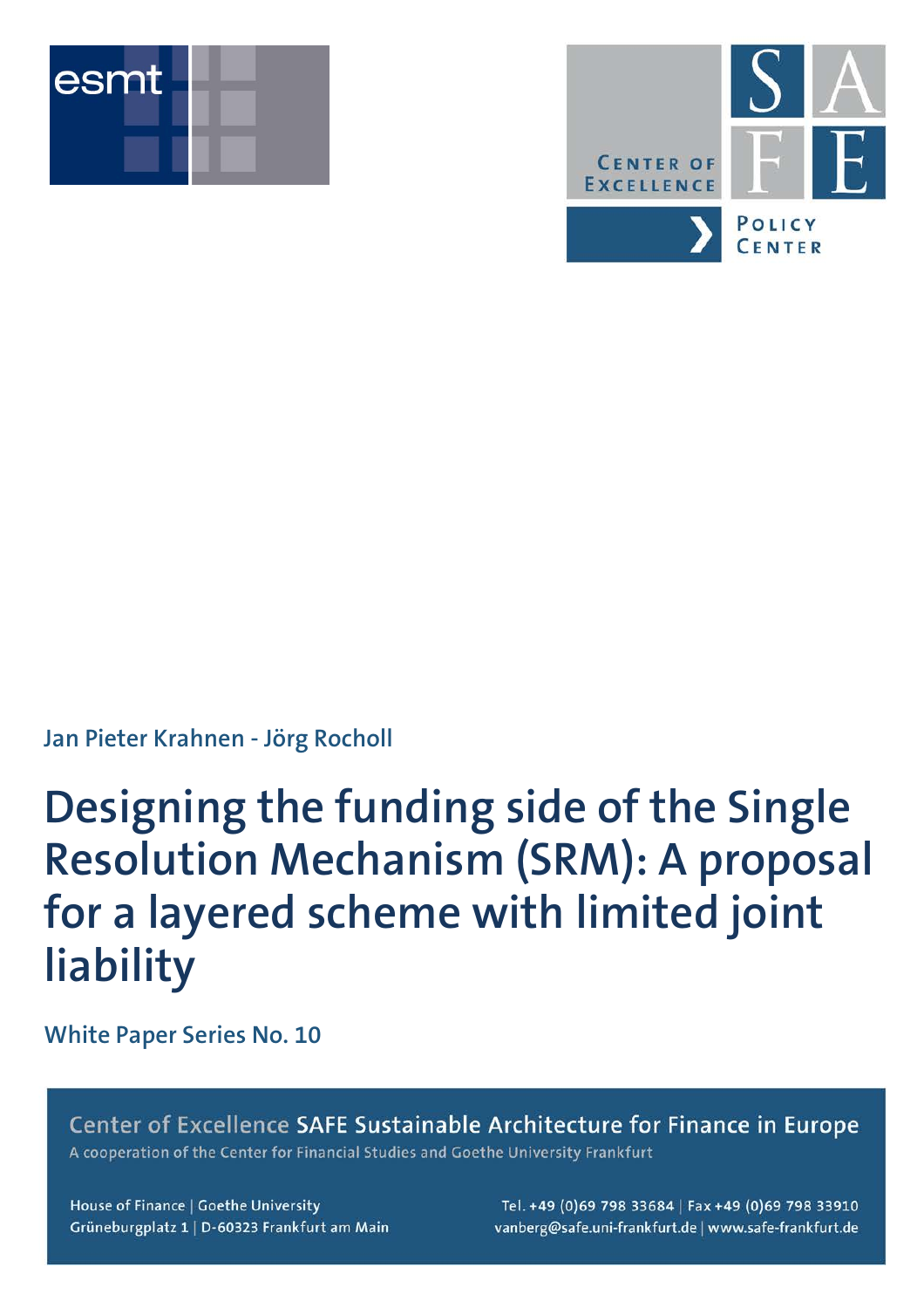## **Designing the funding side of the Single Resolution Mechanism (SRM): A proposal for a layered scheme with limited joint liability**

*Jörg Rocholl[\\*](#page-1-0), Jan Pieter Krahnen[†](#page-1-1)*

December 9, 2013

#### **Introduction:**

This note proposes a new set-up for the fund backing the Single Resolution Mechanism (SRM). The proposed fund is a Multi-Tier Resolution Fund (MTRF), restricting the joint and several supranational liability to a limited range of losses, bounded by national liability at the upper and the lower end. The layers are, in ascending order: a national fund (first losses), a European fund (second losses), the national budget (third losses), the ESM (fourth losses, as a backup for sovereigns). The system works like a reinsurance scheme, providing clear limits to European-level joint liability, and therefore confining moral hazard. At the same time, it allows for some degree of risk sharing, which is important for financial stability if shocks to the financial system are exogenous (e.g., of a supranational macroeconomic nature). The text has four parts. Section A describes the operation of the Multi-Tier Resolution Fund, assuming the fund capital to be fully paid-in ("Steady State"). Section B deals with the build-up phase of the fund capital ("Build up"). Section C discusses how the proposal deals with the apparent incentive conflicts. The final Section D summarizes open questions which need further thought ("Open Questions").

<span id="page-1-0"></span>President, ESMT European School of Management and Technology, Berlin. T.: +49-30-21231-1010, E.: [joerg.rocholl@esmt.org.](mailto:joerg.rocholl@esmt.org) www.esmt.org/jorg-rocholl.

<span id="page-1-1"></span><sup>†</sup> Professor of Finance, Goethe University, and Director of the Center for Financial Studies (CFS) and the Center of Excellence SAFE, Frankfurt. T.: +49 69 798-33699, E.: [krahnen@finance.uni-frankfurt.de.](mailto:krahnen@finance.uni-frankfurt.de) [www.finance.uni](http://www.finance.uni-frankfurt.de/)[frankfurt.de](http://www.finance.uni-frankfurt.de/)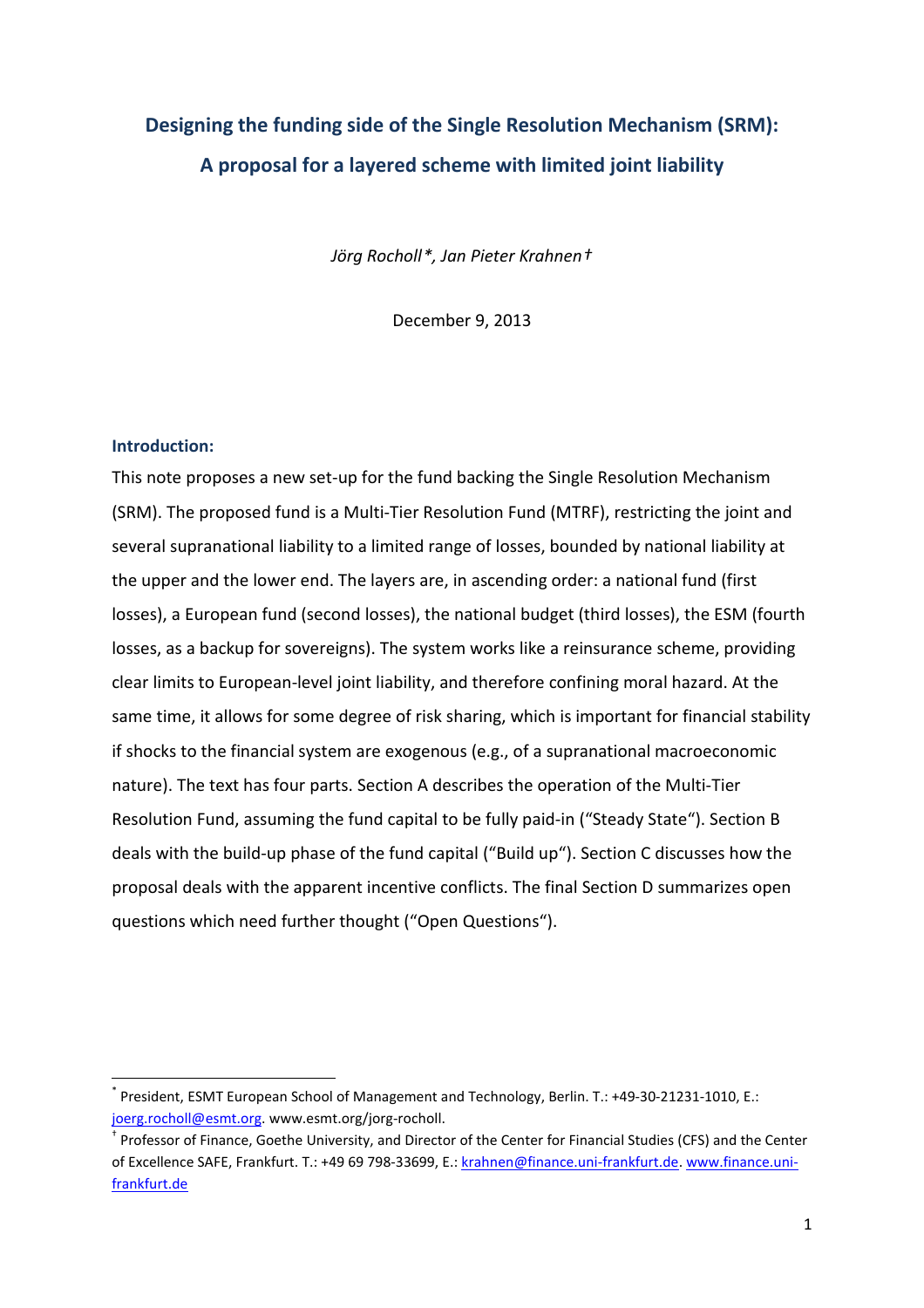#### **A. Steady State**

Once the fund capital is fully paid-in, the MTRF can operate in the steady state. In this scenario, the liability for losses will be allocated according to the following scheme:

- o First (initial) losses are allocated to a purely national fund (level 1). If losses exceed national fund capacity, they are allocated to a European fund (level 2) up to a maximum amount, after which additional losses are allocated to the national budget (level 3). If the sovereign budget is unable to cover remaining losses, the ESM steps in as a guarantor of last resort (level 4).
- o Level 1 and level 3 together limit the possibility of moral hazard, level 2 provides limited diversification against macro shocks, level 4 cuts off the direct link between bank solvency and home country solvency.

The set-up of the funds on the four layers is as follows:

- o Level 1: National resolution funds are set up in all EU states.
	- Fund premiums payable by banks are defined uniformly at the EU level, e.g. depending on intensity of interconnection with other banks measured by the two following proxies: (a) on the volume of bank liabilities (except insured deposits), (b) nominal volume of derivatives.
	- **Fund premiums are proportional to a bank's contribution to systemic risk,** which justifies the intervention by the resolution authority in the first place, according to the Bank Resolution and Recovery Directive (BRRD). Thus, the factors (a) - (b) are set such that they capture a bank's systemic risk contribution (consistent with the German Resolution and Recovery Legislation of January 2011).
	- An alternative premium model, setting the fund premiums proportional to national GDP, is not encouraged. Because: it implies that large banks pay less if domiciled in small countries, which creates incentives for banks to migrate to smaller countries.
- o Level 2: A European resolution fund is set up for all (SIFI-) banks in the EA. Fund premiums are set akin to those at the national level.
	- **Burden equivalence for Eurozone banks: While all premium payments** flow to the national fund in EU countries, these payments are split between national and European funds for all Eurozone banks. Burden equivalence levels the playing field among EU banks, as institutions in Eurozone countries are not charged more than non-Eurozone banks. However, as a consequence, the national fund in Eurozone countries will need more time to reach full pay-in.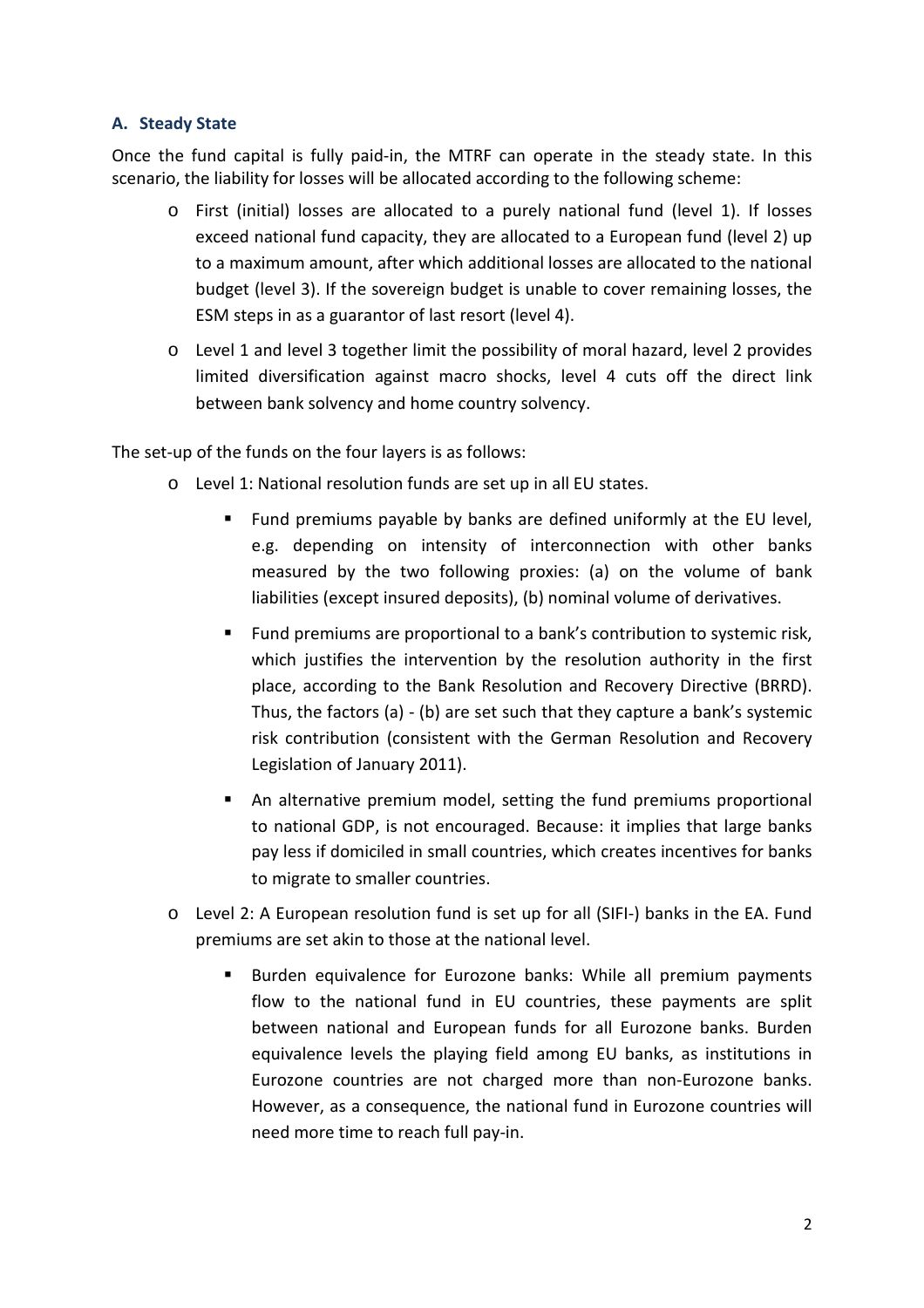Reinsurance multiple: The maximum payoff from the European fund to one or more national institutions is limited. There are essentially two options: first, the protection provided by the fund is a function of bank size (akin to the level 1-fund) and second, the protection is a function of home country GDP.

In the first case (bank size as protection base), the solidarity of European countries with a troubled bank in one state increases with the size of the country's banking system.

In the second case (national GDP as protection base), the solidarity of European countries with a troubled bank in one state increases with the size of its economy.

A choice is not easy to make; we prefer the second alternative – relating European fund protection to national GDP – complemented by a maximum draw on the fund, e.g. 50% of the fund's total. This rule incentivizes countries to develop a moderate Banking-Assets/GDP ratio without excessive benefit for large GDP countries. Conversely, the first alternative, relating European fund protection to the size of the banking sector may induce countries to entertain a large banking sector despite being a rather small economy.

Thus, in our preferred model, fund protection at the European level is a fraction of home-country GDP. This fraction may be small (e.g., 1% of GDP, or €36 billion in the case of Germany 2012) or large (e.g., 3-5% of GDP) – in any event, it adapts the volume of the European reinsurance to the size of the national economy.

- o Level 3: The third layer of the MTRF model is the national budget, meaning that losses exceeding the reinsurance multiple offered from the European fund will have to be covered by the national taxpayer. This will be enforced up to the point where the national fiscal authorities default on their debt (a sovereign default). For further discussion of this point, see section D (Open Issues).
- o Level 4: The fourth layer, subsequent to national funds being exhausted, and in order to avoid a national default, is provided by the ESM. It may or may not provide its protection in the form of a subsidy, or a loan. This is in line with the ESM mandate as it cuts the link between banking crisis and sovereign default.

#### **B. Build up**

Several years of build-up are required until a steady state is achieved. Any event of damages or losses (credit event) during the build-up phase needs to be covered by an additional agreement, designed to back up the emerging resolution fund. During the build-up phase,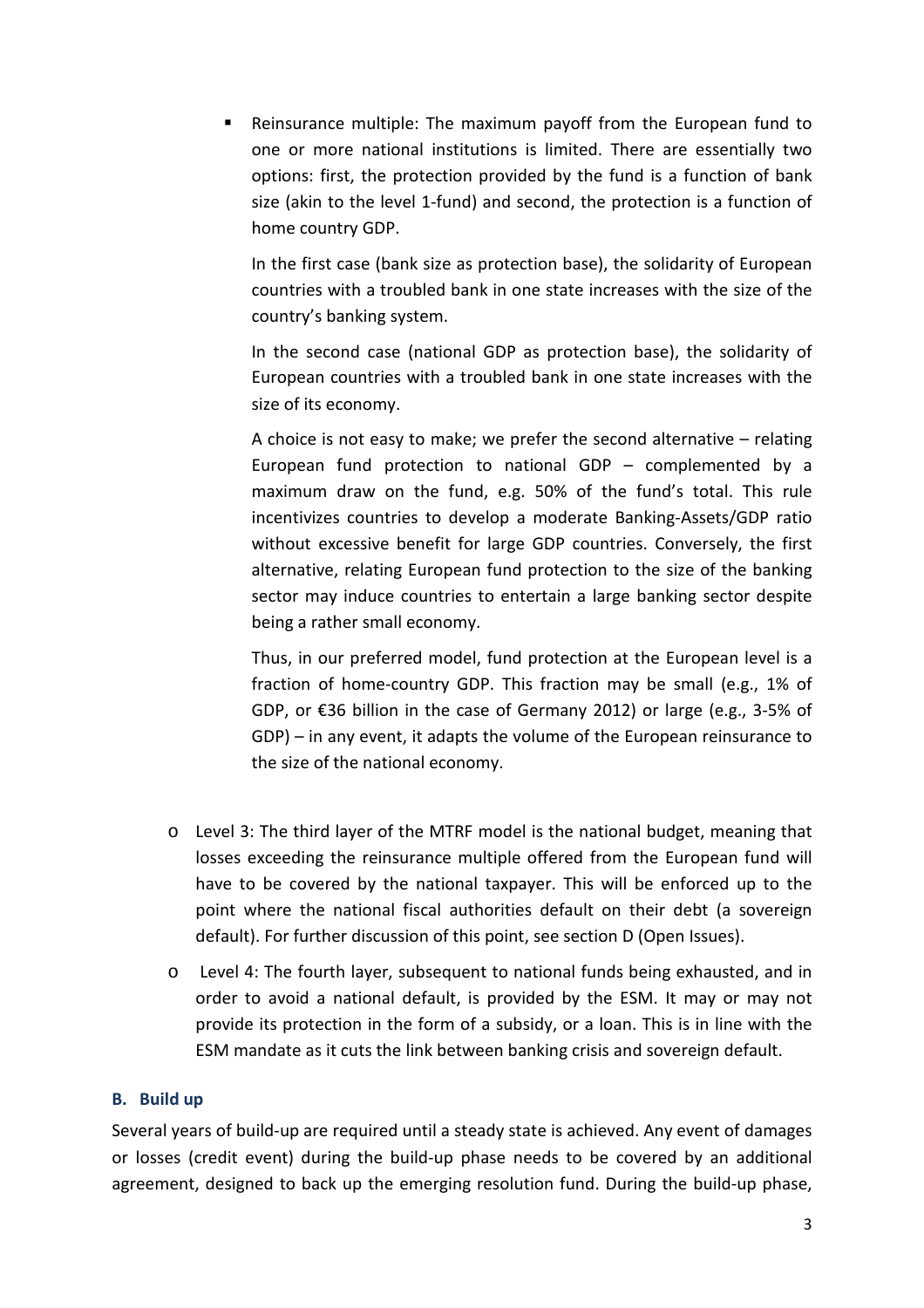national resolution funds (Level 1) can draw upon a credit line offered by the nation state, up to the full amount of the emerging national resolution fund. Credit terms are to be set according to market rates. Likewise, the European (actually: Euro Zone – Level 2) fund can draw upon a credit line provided by the ESM, up to the full amount of the emerging European fund. As a result, the institutions proposed in the MTRF model are fully operative from day one.

#### **C. Incentives**

A scheme of joint and several supranational liability has inherent incentive conflicts on the level of national industrial policy and also on the level of individual bank risk taking. This section describes the incentive structure of the proposed system.

o **Credit Default Swaps**: In order to set the fund premiums payable by banks proportional to risk, one might rely on the market price of credit insurance (credit default swaps; CDS rates). These prices are readily available for most large financial institutions on a regular basis.

In fact, CDS contracts are functionally similar to a national or supra-national insurance, if the credit event is defined comparably. Thus, market based CDS may be considered an alternative to a state-run insurance fund.

However, CDS and fund premiums are not fully equivalent, since CDS contracts may be terminated (or not prolonged) at any time, removing coverage, while fund insurance cannot be terminated easily. We therefore propose to stick to a state fund rather than a CDS system. Nevertheless, CDS prices are useful as they provide useful input in determining the appropriate fund premiums for individual banks.

- o **Bail-in**: The design of the fund needs to be incorporated into the resolution and recovery regime defined by the Bank Recovery and Resolution Directive (BRRD). In particular, the bail-in possibilities must be exhausted first.
- o **Competition**: The existence of an MTRF should not interfere with competitive pressure in banking markets. Therefore, its funds will largely be used to ensure proper functioning of the banking system in the event of a systemic shock, as described in detail in the BRRD. Furthermore, and outside systemic risk events, the MTRF will mainly be responsible for the liquidation of failed banks without causing a systemic risk event in the process.
- o **European fund**: as explained above, the protection provided by the joint liability at the European level could be proportional to either the size of the banking system, or the size of home country GDP. The former not only encourages the emergence of large banking systems in small economies, it also allows to substitute national liability (at level 3) for joint liability (at level  $2$ ) – which is undesired in a European context.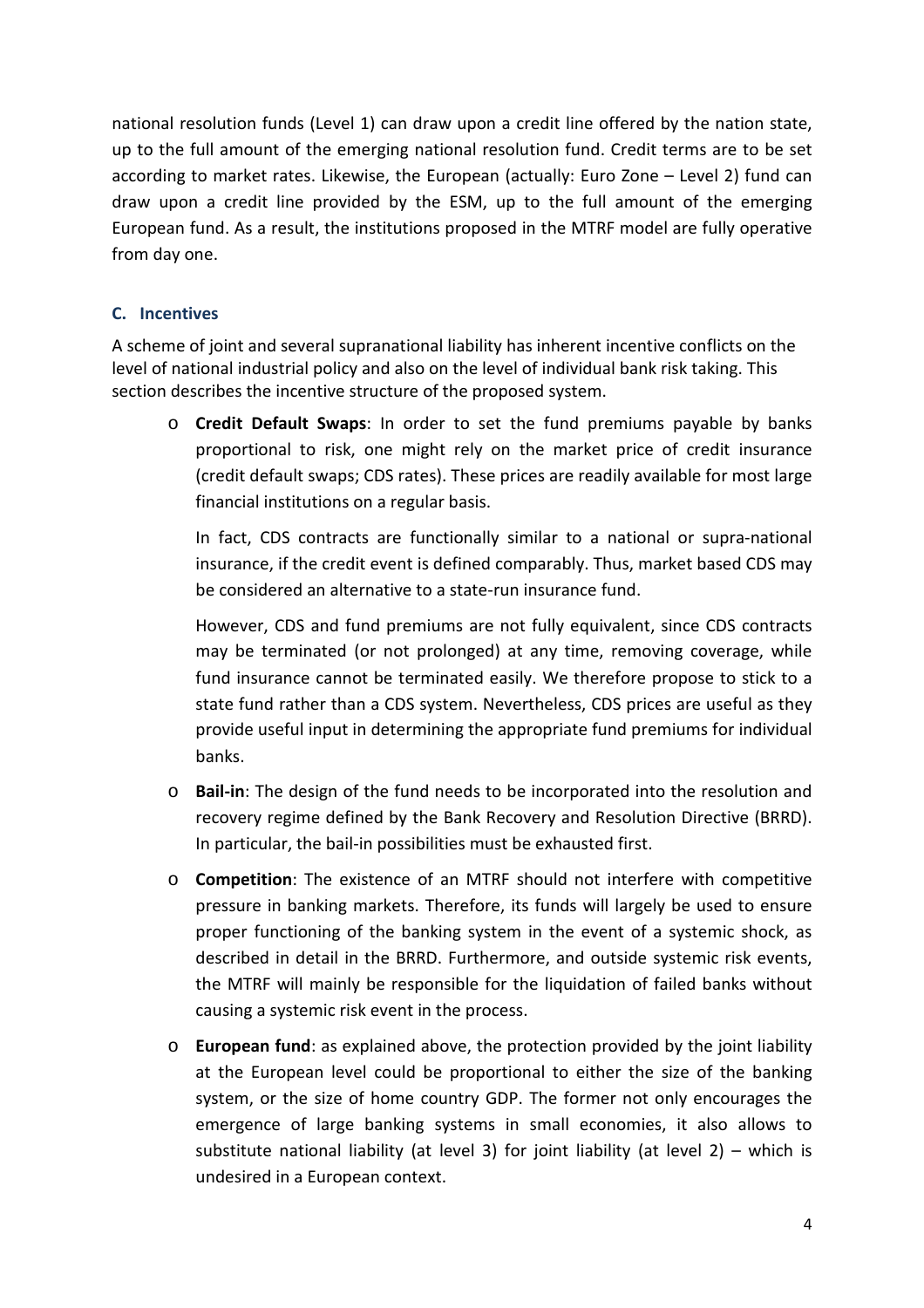Note, however, that the proposed formula (GDP-proportional European protection) puts pressure on small countries with large banking systems, as their banks can expect less European protection per balance sheet Euro than an otherwise identical bank which is domiciled in a larger economy. This may produce some political headwinds.

#### **D. Open issues**

There remain open issues with respect to the design of the MTRF, for instance regarding the scope of the regime.

- o **Scope**: Which banks fall under the umbrella of the 4-layer resolution scheme? All banks which are supervised by the SSM? Including banks from opt-in countries? If so, what are the conditions these countries (and their banks) have to meet in order to be eligible for level 2 and level 4 assistance?
- o **Extent:** The exact burden sharing formula between level 3 (national budget) and level 4 (ESM) needs to be specified ex-ante. Conceivably, the national budget has to move first, but there may be a cap which is either defined by the default state, or by a percentage of GDP, e.g. 3% of GDP.
- o **Fund management:**

Level 1-fund management: What are management principles for the national fund, ensuring its solvency, a level playing field in rate setting, and a responsible supervision and investment strategy? In the case of Germany, how will the three pillar banking system be treated?

Level 2-fund management: Will the European fund be a passive account, or an actively managed institution? In the latter case, it could be a nucleus of a Federal Deposit Insurance Corporation-like authority. Conversely, if the fund stays passive, the SRM may be designed as an active institution. Then, it would also qualify as a nucleus for a future FDIC-like role within the European supervisory and resolution machinery.

Furthermore, the premiums charged on the systemic risk proxies (see Section A, Level 1, above) should also be sensitive to the quality of the deposit guarantee scheme in place, paying a lower rate, if it represents a lower risk to the fund. Such a risk adjustment would serve as a useful incentive for banks or national authorities to strengthen their protection schemes, rather than weakening those in order to live on supranational cover.

Finally, by reviewing the creditworthiness of all protection schemes the resolution authority, as an institution of its own, has access to first-hand